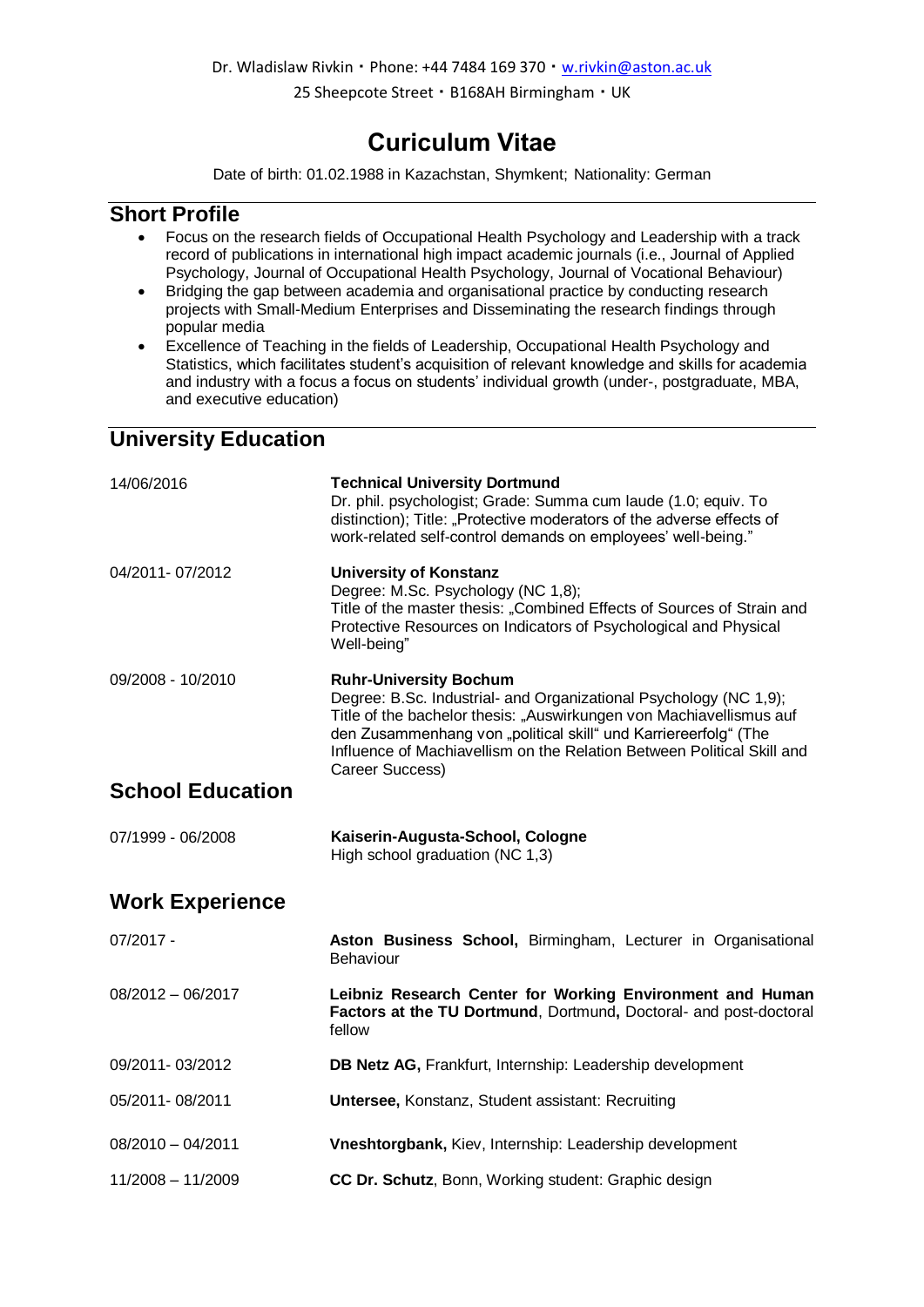| Dr. Wladislaw Rivkin · Phone: +44 7484 169 370 · w.rivkin@aston.ac.uk |                                                            |  |  |  |
|-----------------------------------------------------------------------|------------------------------------------------------------|--|--|--|
|                                                                       | 25 Sheepcote Street · B168AH Birmingham · UK               |  |  |  |
| $05/2008 - 11/2008$                                                   | Alpha Play, Cologne, Working student: Service and catering |  |  |  |

### **Additional Qualifications**

| $02/2015 - 04/2016$ | Training as a certified "Systemic Business Coach"; HM-i Private Holistic<br>Management Institute |  |  |
|---------------------|--------------------------------------------------------------------------------------------------|--|--|
| 10/2010             | Certified "Train the Trainer"-program; Ruhr-University Bochum                                    |  |  |

### **Membership of Professional Bodies**

Academy of Management, European Association of Work and Organisational Psychology, European Association of Occupational Health Psychology, German Society of Psychology (DGPs), Higher Education Academy - fellowship

### **Ad-hoc Reviewer for**

Applied Psychology – An International Review, European Journal of Work an Organisational Psychology, Group and Organisation Management, International Jounal of Stress Management, Journal of Personnel Psychology, Journal of Vocational Behaviour, Work and Stress, Journal of Occupartional Psychology

### **Language and Software Skills**

| Foreign language skills | Russian native language<br>German native language<br>English business fluent<br>French good knowledge<br>Latin good knowledge |
|-------------------------|-------------------------------------------------------------------------------------------------------------------------------|
| Software knowledge      | R - Statistics<br><b>SPSS Statistics</b><br>Stata<br><b>MPlus Statistics</b><br>HLM<br>MIWin                                  |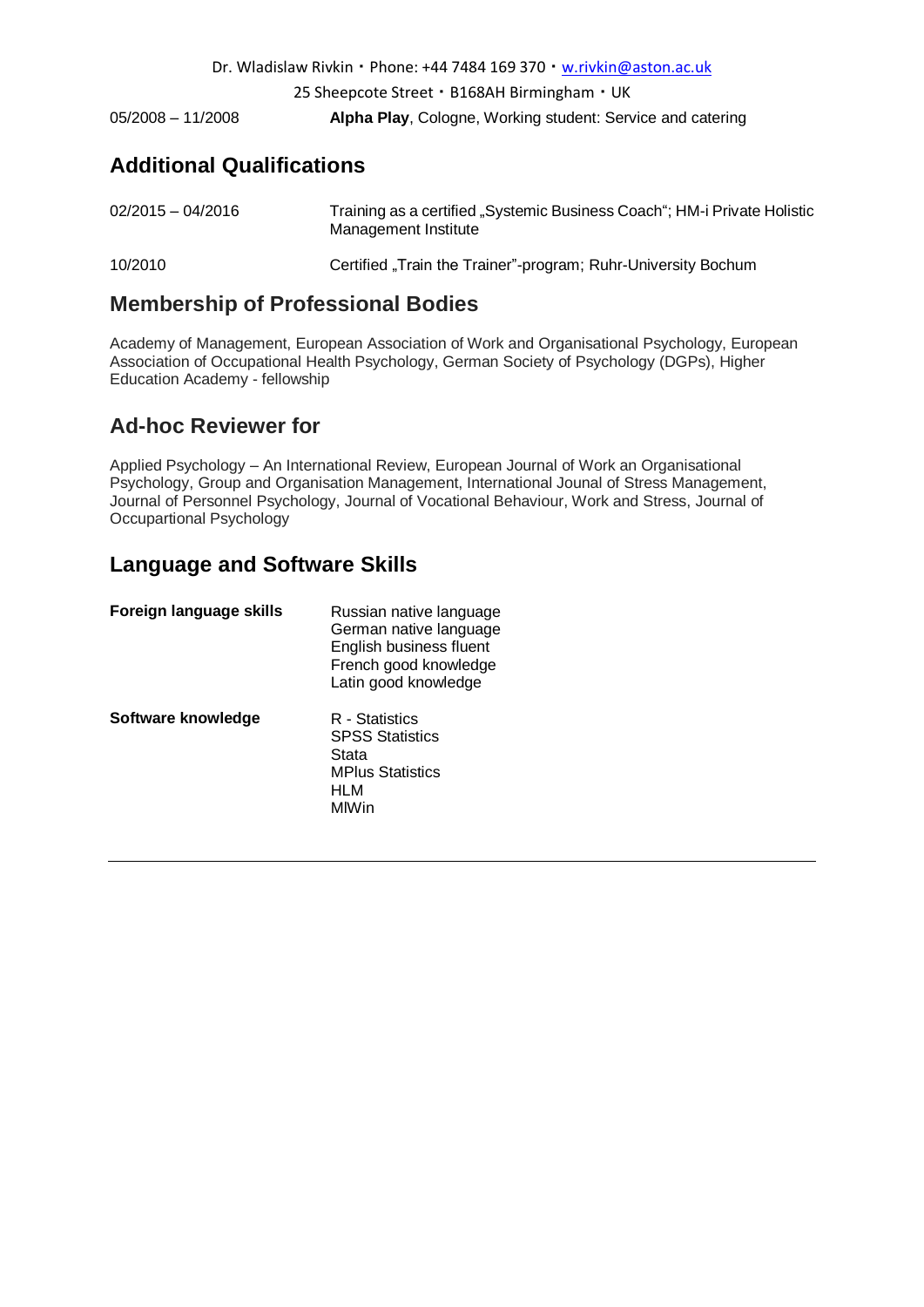# **Teaching Experience**

| Year | <b>Module Title</b>                                                  | <b>Institution</b>                               | Audience      |
|------|----------------------------------------------------------------------|--------------------------------------------------|---------------|
| 2013 | <b>HRM</b> for IT-Students                                           | <b>Technical University Dortmund</b>             | Postgraduate  |
|      | Social Psychology and HRM                                            | FOM - University of Applied<br>Sciences          | Undergraduate |
|      | <b>HRM</b> for IT-Students                                           | <b>Technical University Dortmund</b>             | Postgraduate  |
|      | <b>Descriptive Statistics</b>                                        | Doepfer University of Applied<br>Sciences        | Undergraduate |
| 2014 | Introduction to R                                                    | Doepfer University of Applied<br>Sciences        | Undergraduate |
|      | <b>Inferential Statistics</b>                                        | Doepfer University of Applied<br>Sciences        | Undergraduate |
|      | Data Acquisition and Statistics                                      | FOM - University of Applied<br><b>Sciences</b>   | Undergraduate |
|      | <b>HRM</b> for IT-Students                                           | <b>Technical University Dortmund</b>             | Postgraduate  |
|      | Leadership and Participation                                         | <b>Technical University Dortmund</b>             | Executives    |
| 2015 | <b>Descriptive Statistics</b>                                        | Doepfer University of Applied<br>Sciences        | Undergraduate |
|      | <b>Inferential Statistics</b>                                        | Doepfer University of Applied<br><b>Sciences</b> | Undergraduate |
|      | <b>HRM</b> for IT-Students                                           | <b>Technical University Dortmund</b>             | Postgraduate  |
|      | Leadership and Participation                                         | <b>Technical University Dortmund</b>             | Executives    |
|      | Data Acquisition and Statistics                                      | FOM - University of Applied<br>Sciences          | Undergraduate |
| 2016 | <b>Inferential Statistics</b>                                        | Doepfer University of Applied<br>Sciences        | Undergraduate |
|      | Measurement and Documentation                                        | Doepfer University of Applied<br>Sciences        | Undergraduate |
|      | <b>Descriptive Statistics</b>                                        | Doepfer University of Applied<br>Sciences        | Undergraduate |
|      | <b>HRM</b> for IT-Students                                           | <b>Technical University Dortmund</b>             | Postgraduates |
| 2017 | Leadership and Participation                                         | <b>Technical University Dortmund</b>             | Executives    |
|      | <b>Inferential Statistics</b>                                        | Doepfer University of Applied<br>Sciences        | Undergraduate |
|      | <b>Research Methods</b>                                              | <b>Aston University</b>                          | Postgraduate  |
| 2018 | Organisational Behaviour - Theory<br>and practice                    | <b>Aston University</b>                          | Postgraduate  |
|      | Strategy Change and Leadership                                       | <b>Aston University</b>                          | Postgraduate  |
|      | <b>Leading Strategically Shaping</b><br><b>Complex Organisations</b> | <b>Aston University</b>                          | <b>MBA</b>    |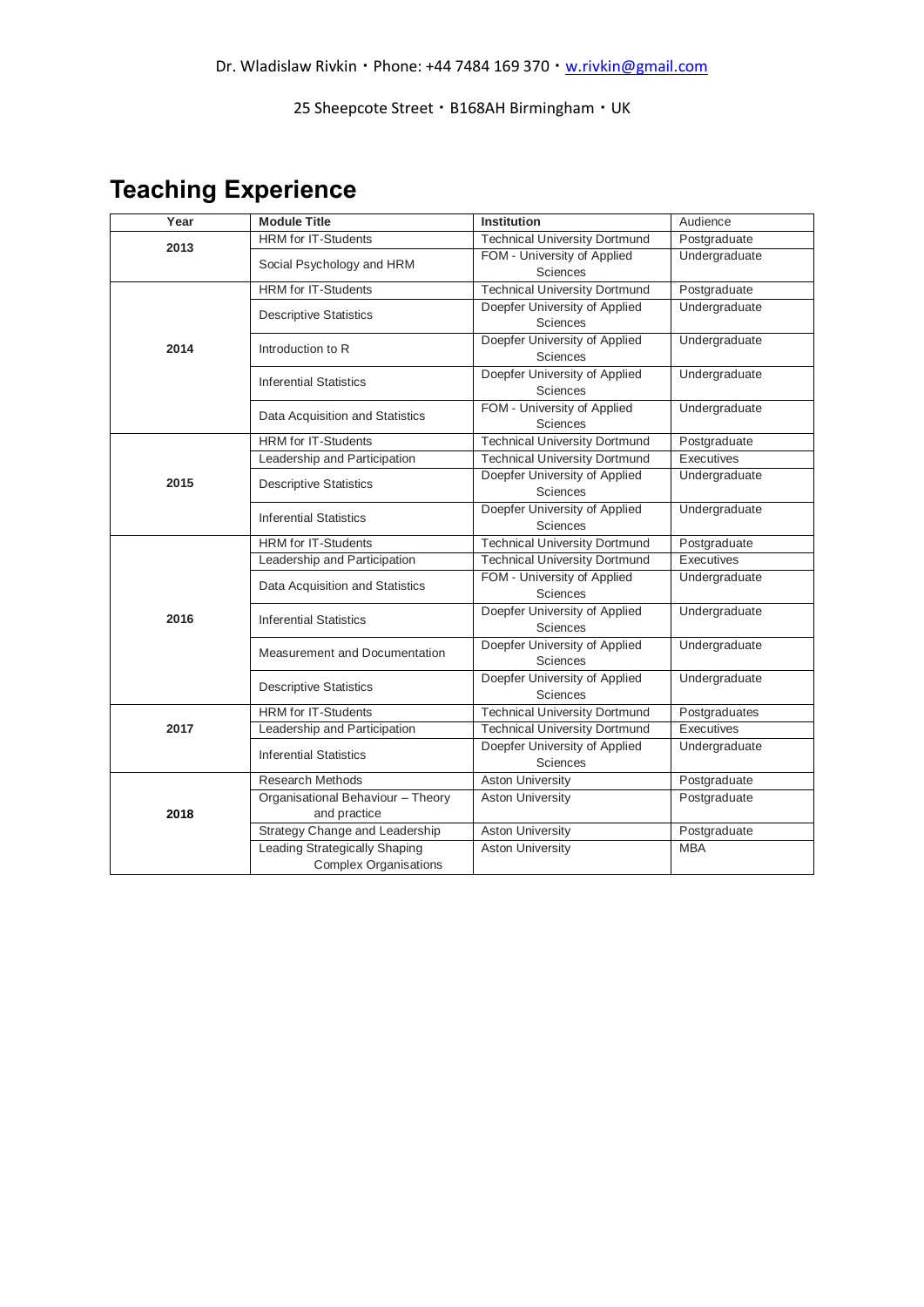### **Peer Reviewed Publications**

| Gerpott, F.*; Rivkin, W.*; Unger, D. (Submitted). Flowing to Work to Flow at Work? A Diary Study on                                                                                       |  |
|-------------------------------------------------------------------------------------------------------------------------------------------------------------------------------------------|--|
|                                                                                                                                                                                           |  |
| Aversive Morning Commute and Positive Motivational States at Work: The Interplay of Daily Self-                                                                                           |  |
| Control Demands and General Basic Needs Satisfaction. Journal of Applied Psychology; IF(2018)                                                                                             |  |
| $= 4.643$ , CABS $= 4*$<br><b>Submitted</b>                                                                                                                                               |  |
| Konze, A.-K.; Rivkin, W.; Schmidt, K.-H. (R&R - Minor Revision). Can Faith Move Mountains? How Implicit                                                                                   |  |
| Theories about Willpower Moderate the Adverse Effect of Daily Emotional Dissonance at Work on                                                                                             |  |
| Ego-Depletion. European Journal of Work and Organisational Psychology; IF(2018) = 2.638,                                                                                                  |  |
| $CABS = 3$                                                                                                                                                                                |  |
| Gombert, L., Konze, A. K., Rivkin, W., & Schmidt, K. H. (in press). Protect Your Sleep When Work is Calling:                                                                              |  |
| How Work-Related Smartphone Use During Non-Work Time and Sleep Quality Impact Next-Day                                                                                                    |  |
| Self-Control Processes at Work. International journal of environmental research and public                                                                                                |  |
| health, 15(8), 1757. https://doi.org/10.3390/ijerph15081757; IF(2018) = 2.145, CABS = n.a.                                                                                                |  |
| Gombert, L.*, Rivkin, W.*, & Schmidt, K.-H. (in press). Indirect effects of Daily Self-Control Demands                                                                                    |  |
| on Subjective Vitality via Ego Depletion - How Daily Psychological Detachment Pays Off.                                                                                                   |  |
| Applied Psychology: An International Review; IF(2018) = 2.490, CABS = 3                                                                                                                   |  |
| Konze, A.-K*., Rivkin, W.*, & Schmidt, K.-H. (2017). Is Job Control a Double-Edged Sword? A Cross-Lagged                                                                                  |  |
| Panel Study on the Interplay of Quantitative Workload, Emotional Dissonance, and Job Control on<br>2018                                                                                   |  |
| Emotional Exhaustion. International Journal of Environmental Research and Public Health, 14(12),                                                                                          |  |
| 1608. https://doi.org/10.3390/ijerph14121608; IF(2018) = 2.145, CABS = n.a.<br>Konze, A. K., Rivkin, W., & Schmidt, K. H. (2018). Implicit theories about willpower as a moderator of the |  |
| adverse effect of daily self-control demands on need for recovery. Zeitschrift für                                                                                                        |  |
| Arbeitswissenschaft, 72(1), 61-70. https://doi.org/10.1007/s41449-017-0062-y                                                                                                              |  |
| Rivkin, W., Diestel, S., & Schmidt, K.-H. (2018). Which Daily Experiences Can Foster Well-Being at                                                                                        |  |
| Work? A Diary Study on the Interplay Between Flow Experiences, Affective Commitment,                                                                                                      |  |
| and Self-Control Demands. Journal Occupational Health Psychology.                                                                                                                         |  |
| $http://dx.doi.org/10.1037/ocp0000039; IF(2018) = 3.766, CABS = 4$                                                                                                                        |  |
| Gombert, L., Rivkin, W., & Kleinsorge, T. (2017). A diary-study on work-related smartphone use and                                                                                        |  |
| employees' well-being: the moderating role of basic need satisfaction. Zeitschrift für<br>2017                                                                                            |  |
| Arbeitswissenschaft, 1-9. https://doi.org/10.1007/s41449-017-0090-7                                                                                                                       |  |
| Schmidt, K.-H., Beck, R. E., Rivkin, W., & Diestel, S. (2016). Self-control demands at work and psychological                                                                             |  |
| 2016<br>strain: The moderating role of physical fitness. International Journal of Stress Management, 23,                                                                                  |  |
| 255-275. http://dx.doi.org/10.1037/str0000012; IF(2018) = 1.949, CABS2                                                                                                                    |  |
| Diestel, S., Rivkin, W., & Schmidt, K.-H. (2015). Sleep quality and self-control capacity as protective                                                                                   |  |
| resources in the daily emotional labor process: results from two diary studies. Journal of                                                                                                |  |
| Applied Psychology, 100, 809-827. http://dx.doi.org/10.1037/a0038373; IF(2018) = 4.643,                                                                                                   |  |
| $CABS = 4*$                                                                                                                                                                               |  |
| Rivkin, W., Diestel, S., & Schmidt, K.-H. (2015). Affective commitment as a moderator of the adverse                                                                                      |  |
| relationships between day-specific self-control demands and psychological well-being.<br>2015                                                                                             |  |
| Journal of Vocational Behavior, 88, 185-194. http://dx.doi.org/10.1016/j.jvb.2015.03.005;                                                                                                 |  |
| $IF(2018) = 3.052, CABS = 4$                                                                                                                                                              |  |
| Rivkin, W., Diestel, S., & Schmidt, K.-H. (2015). Psychological detachment: a moderator in the                                                                                            |  |
| relationship of self-control demands and job strain. European Journal of Work and<br>Organizational Psychology, 24, 376-388. http://dx.doi.org/10.1080/1359432X.2014.924926;              |  |
| $IF(2018) = 2.638, CABS = 3$                                                                                                                                                              |  |
| Rivkin, W., Diestel, S., & Schmidt, K.-H. (2014). The positive relationship between servant leadership and                                                                                |  |
| 2014<br>employees' psychological health: A multi-method approach. Zeitschrift für Personalforschung, 28,                                                                                  |  |
| 52-72. http://dx.doi.org/10.1688/ZfP-2014-01-Rivkin; IF(2018) = 0.615, CABS = 2                                                                                                           |  |

\* Authors contributed equally; IF = Impact Factor; CABS = Chartered Association of Buisness Schools – Academic Journal Guide 2018; Printed in bold are five key publications considered particularly relevant to the advertised tenure-track professorship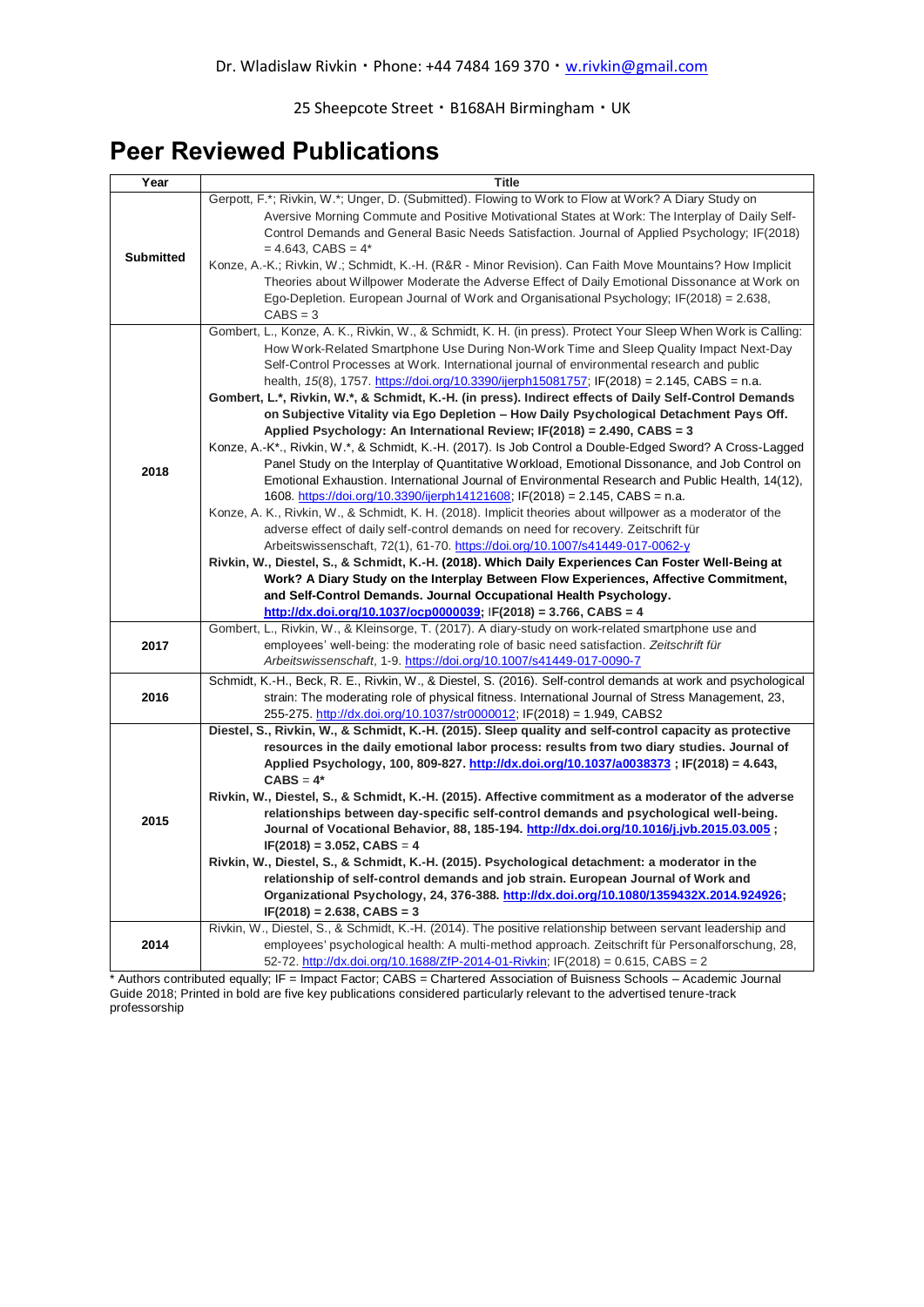## **Book Chapters**

| Year | Title                                                                                                                                                                                                                                                                                                                                                                                                                                                                                                                                                                                                                                                                                                                                                                                                                                                                                                    |  |  |  |  |
|------|----------------------------------------------------------------------------------------------------------------------------------------------------------------------------------------------------------------------------------------------------------------------------------------------------------------------------------------------------------------------------------------------------------------------------------------------------------------------------------------------------------------------------------------------------------------------------------------------------------------------------------------------------------------------------------------------------------------------------------------------------------------------------------------------------------------------------------------------------------------------------------------------------------|--|--|--|--|
| 2017 | Diestel, S., Rivkin, W., & Schmidt, K-H. (2017). Positive und negative Effekte der Selbststeuerung auf psychische<br>Gesundheit und Motivation. In W. Jochmann, I. Böckenholt, & S. Diestel (Hrsg.), HR Exzellenz in Leadership<br>& Transformation (S. 375-406). Wiesbaden: Springer Gabler.; SENSE = B.<br>Küper, K., Rivkin, W., & Schmidt, K. H. (2017). Training Interventions to Increase Innovation and Productivity in Age-<br>Diverse Teams. In Advances in Ergonomic Design of Systems, Products and Processes (pp. 115-124).<br>Springer, Berlin, Heidelberg.; SENSE = B.                                                                                                                                                                                                                                                                                                                     |  |  |  |  |
| 2016 | Rivkin, W., & Schmidt, K.-H. (2016). Beneficial effects of servant leadership on short- and long-term indicators of<br>employees' psychological health. In B. Deml, P. Stock, R. Bruder, & C. M. Schlick (Eds.), Advances in<br>ergonomic design of systems, products and processes: Proceedings of the Annual Meeting of GfA 2015 (S.<br>71-85). Berlin: Springer.; SENSE = B.<br>Rivkin, W., & Schmidt, K.-H. (2016). Resources Buffering the Day-Specific Relations between Work-Related Self-<br>Control Demands and Employee Well-Being. In Carol Saunders (Ed.). Psychology of Self-Control: New<br>Research. Berlin: Nova.; SENSE = C.                                                                                                                                                                                                                                                            |  |  |  |  |
| 2015 | Bröker, L., Rivkin, W., & Günnewig, J. (2015). Training von Führungskompetenzen zur Steigerung der Innovation und<br>Produktivität in altersgemischten Teams. In T. Langhoff, M. Bornewasser, E. Heidling, B. Kriegesmann, & M.<br>Falkenstein (Hrgs), Innovationskompetenz im demografischen Wandel: Konzepte und Lösungen für die<br>unternehmerische Praxis (S. 90-109). Wiesbaden: Springer Fachmedien Wiesbaden.; SENSE = B.<br>Küper, K., Rivkin, W., Diestel, S., Schmidt, K.-H., Myskovszky von Myrow, T., Przybysz, P., Ahlfeld, C., & Falkenstein,<br>M. (2015). Innovationskraft altersgemischter Belegschaften steigern - eine ganzheitliche Intervention In S.<br>Jeschke, A. Richert, F. Hees, & C. Jooß (Hrsg), Exploring demographics: Transdisziplinäre Perspektiven zur<br>Innovationsfähigkeit im demografischen Wandel. (S. 463-475). Wiesbaden: Springer Fachmedien.; SENSE =<br>В. |  |  |  |  |

SENSE = Socio-Economic and Natural Sciences of the Environment Ranking of Academic Publishers.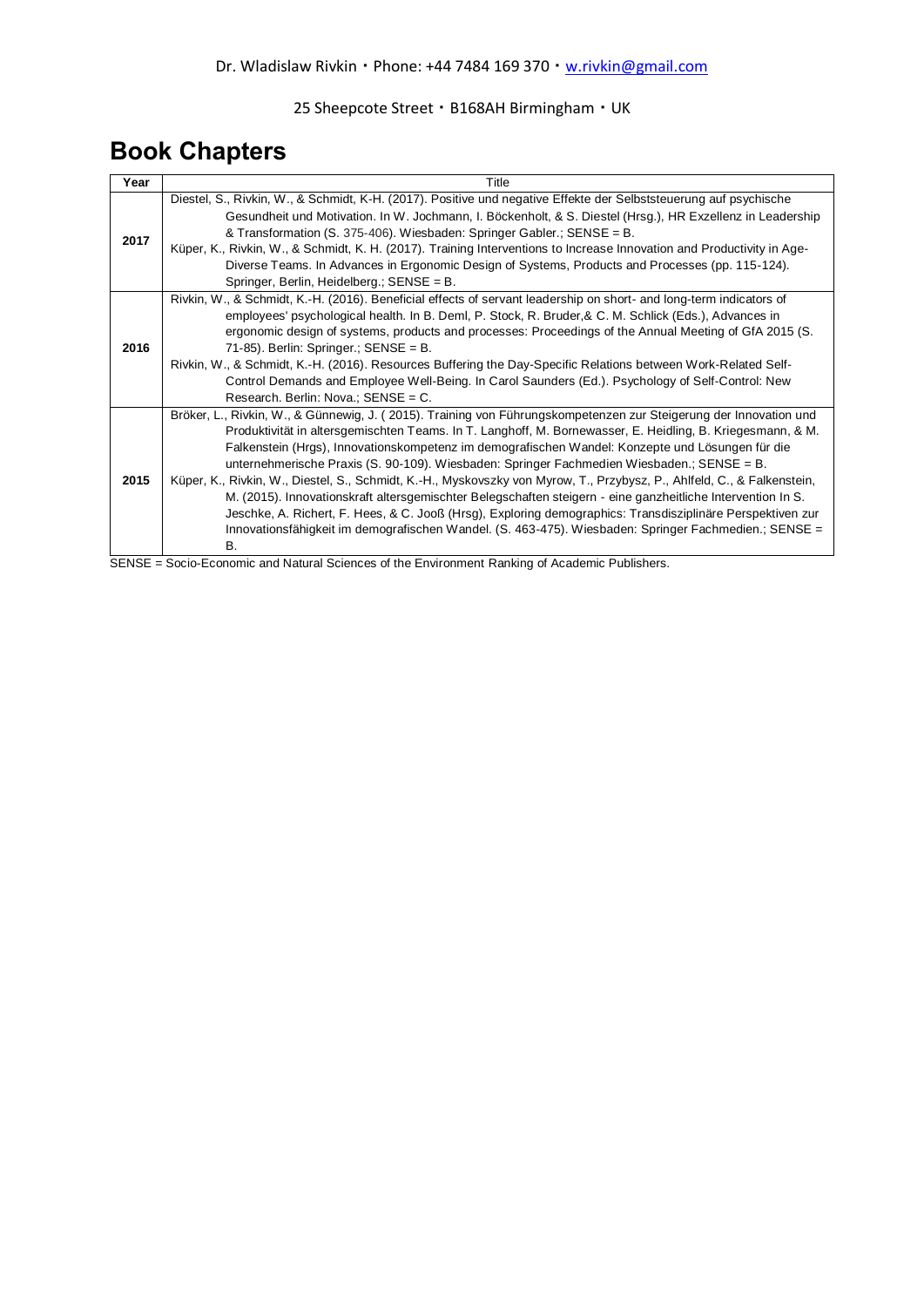## **Awards**

| 2018 | Best Paper award               | Rivkin, W., Diestel, S., & Schmidt, K.-H. (2018). Servant Leadership as a Substitute<br>for Employees' Trait Self-Control in the Emotional Labor Process. Institute<br>of Work Psychology International Conference 2018 Work Psychology:<br>Shaping the Future, Sheffield, UK. |
|------|--------------------------------|--------------------------------------------------------------------------------------------------------------------------------------------------------------------------------------------------------------------------------------------------------------------------------|
| 2017 | <b>Best Presentation Award</b> | Gombert, L.; Rivkin, W.; Schmidt, K.-H (2017) A diary-study on work-related<br>smartphone use and employees' well-being: The moderating role of basic<br>need satisfaction. Kongress der Gesellschaft für Arbeitswissenschaft.<br>Brugg-Windisch, Schweiz.                     |
|      | <b>Best Presentation Award</b> | Konze, A.; Rivkin, W.; Schmidt, K.-H., (2017) Implicit theories about willpower as a<br>moderator of the adverse effect of daily self-control demands on need for<br>recovery. Kongress der Gesellschaft für Arbeitswissenschaft, Brugg-<br>Windisch, Schweiz.                 |
| 2015 | <b>Best Presentation Award</b> | Rivkin, W., Diestel, S., & Schmidt, K.-H. (2015). Beneficial effects of servant<br>leadership on short- and long-term indicators of employees' psychological<br>health. Kongress der Gesellschaft für Arbeitswissenschaft, München<br>Deutschland.                             |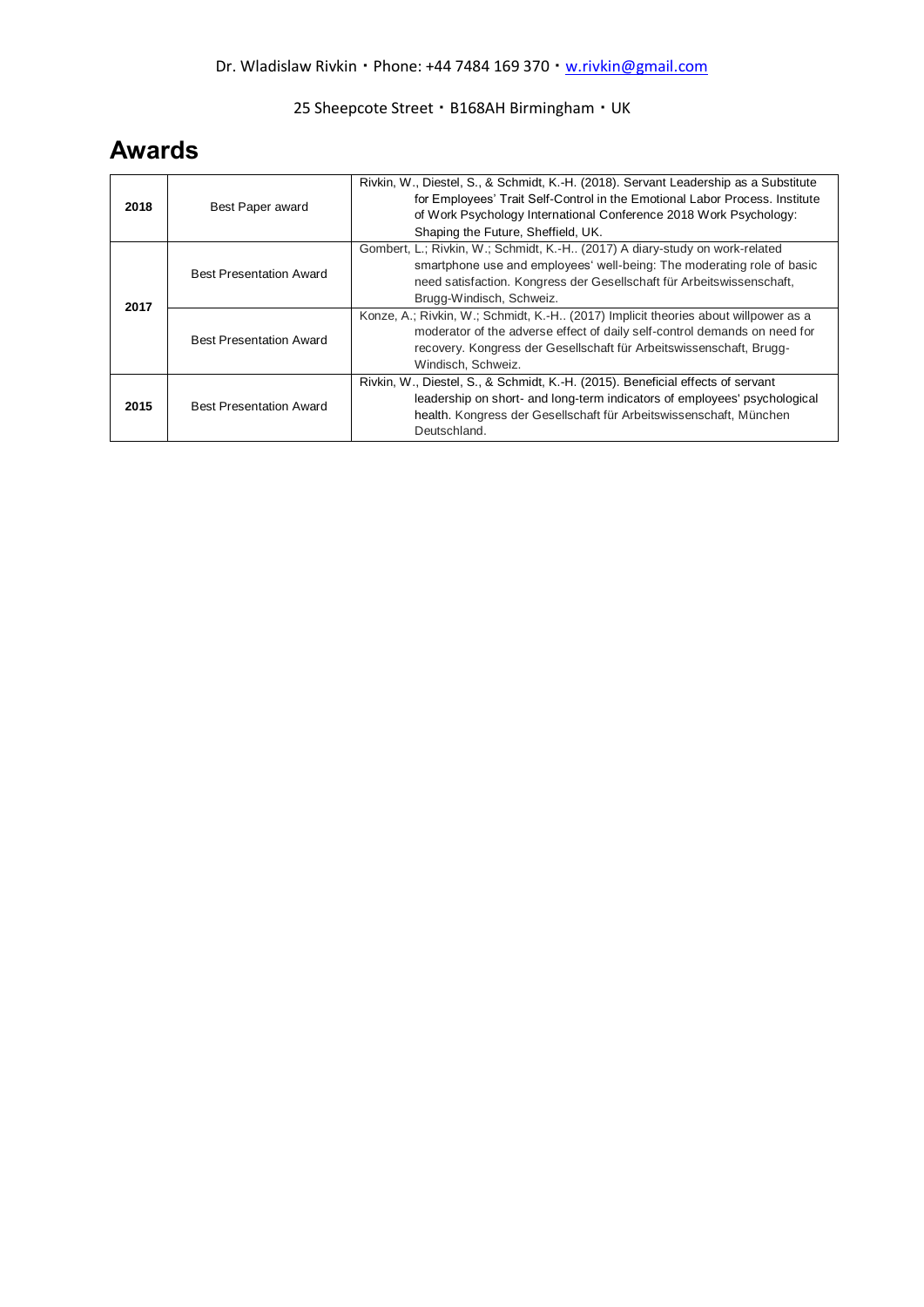## **Conference Presentations**

| Year | <b>Title</b>                                                                                                                                                                                                                                                                                                                                                                                                                                                                                                             |
|------|--------------------------------------------------------------------------------------------------------------------------------------------------------------------------------------------------------------------------------------------------------------------------------------------------------------------------------------------------------------------------------------------------------------------------------------------------------------------------------------------------------------------------|
|      | Konze, A-K., Rivkin, W., Schmidt, K-H. (2018). Is Job Control a Double-Edged Sword? Analysing the Interplay of<br>Quantitative Workload, Emotional Dissonance, and Job Control on Emotional Exhaustion. European<br>Academy of Occupational Health Psychology Conference, Lisbon, Portugal.                                                                                                                                                                                                                              |
| 2018 | Rivkin, W., Diestel, S., Schmidt, K-H.(2018). Servant Leadership as a Substitute for Employees' Trait Self-Control in                                                                                                                                                                                                                                                                                                                                                                                                    |
|      | the Emotional Labor Process. Institute of Work Psychology International Conference, Sheffield, UK.<br>Rivkin, W., Diestel, S., Schmidt, K-H.(2018). The Adverse Effects of Daily Commuting to and from Work on Employees'<br>Ego Depletion. Academy of Management - Annual Conference, Chicago, US.<br>Rivkin, W., Gombert, L., Schmidt, K-H.(2018). Daily smartphone use as a boundary condition, which strengthens the<br>adverse effects of self-control demands on need for recovery Academy of Management- Big Data |
|      | Specialized Conference, Surrey, UK.<br>Rivkin, W., Unger, D. (2018). The Interplay of Psychological Detachment and Aversiveness of Travel During the<br>Commute to Work and Home. European Academy of Occupational Health Psychology Conference, Lisbon,<br>Portugal.                                                                                                                                                                                                                                                    |
|      | Gombert, L., Rivkin, W., & Schmidt, K.-H. (2017). Depleted Resources? A Diary Study on the Interplay between Self-                                                                                                                                                                                                                                                                                                                                                                                                       |
|      | Control Demands, Ego Depletion, Need for Recovery and Psychological Detachment. Congress of the<br>European Association of Work and Organizational Psychology (EAWOP), Dublin, Ireland.<br>Konze, A-K., Rivkin, W., Schmidt, K-H. (2017). Implicit Theories about Willpower as a Moderator of the Adverse Effect<br>of Daily Emotional Dissonance on Ego-Depletion. Congress of the European Association of Work and<br>Organizational Psychology (EAWOP), Dublin, Ireland.                                              |
| 2017 | Rivkin, W., Unger, D., Diestel, S., & Schmidt, K.-H. (2017). Die beinträchtigenden Auswirkungen täglichen Pendelns<br>zur und von der Arbeit auf psychische Gesundheit. Tagung der Fachgruppe Arbeits-, Organisations- und                                                                                                                                                                                                                                                                                               |
|      | Wirtschaftspsychologie der Deutschen Gesellschaft für Psychologie, Dresden, Germany.<br>Rivkin, W., & Schmidt, K-H. (2017). Variance of self-control demands moderating the relations between mean levels of<br>self-control demands and ego depletion. Congress of the European Association of Work and Organizational<br>Psychology (EAWOP), Dublin, Ireland.                                                                                                                                                          |
|      | Gombert, L., Rivkin, W., & Schmidt, K.-H. (2016). Mentales Abschalten von der Arbeit als Puffer der negativen                                                                                                                                                                                                                                                                                                                                                                                                            |
|      | Einflüsse tagesspezifischer Selbstkontrollanforderungen auf psychisches Wohlbefinden. Kongress der<br>Gesellschaft für Arbeitswissenschaft, Aachen, Germany.<br>Gombert, L., Rivkin, W., Schmidt, K-H. (2016). Psychological Detachment as a Buffer of the Adverse Effects of Self-<br>Control Demands - A Daily Diary Study. European Academy of Occupational Health Psychology Conference,<br>Athens, Greece.                                                                                                          |
|      | Rivkin, W., Diestel, S., Schmidt, K-H.(2016). Servant Leadership as a Buffer of the Adverse Effects of Self-Control<br>Demands on Employees' Work Engagement. Institute of Work Psychology International Conference,                                                                                                                                                                                                                                                                                                     |
| 2016 | Sheffield, UK.<br>Rivkin, W., Küper, K., Karthaus, M., & Schmidt, K.-H. (2016). Alter als Moderator der positiven Effekte von Servant                                                                                                                                                                                                                                                                                                                                                                                    |
|      | Leadership auf Arbeitsengagement. Kongress der Gesellschaft für Arbeitswissenschaft, Aachen, Germany.<br>Rivkin, W., & Schmidt, K.-H. (2016). Befriedigung von psychologischen Grundbedürfnissen als Mediator der positiven<br>Einflüsse von Servant Leadership auf psychisches Wohlbefinden. Kongress der Gesellschaft für<br>Arbeitswissenschaft, Aachen, Germany.                                                                                                                                                     |
|      | Rivkin, W., Schmidt, K-H. (2016). Political skill as a buffering moderator of the adverse effects of emotional dissonance                                                                                                                                                                                                                                                                                                                                                                                                |
|      | on employees' well-being. European Academy of Occupational Health Psychology Conference, Athens,<br>Greece.                                                                                                                                                                                                                                                                                                                                                                                                              |
|      | Küper, K., Rivkin, W., Diestel, S., Schmidt, K.-H., Myskovszky von Myrow, T., Przybysz, P., Ahlfeld, C., Frießem, M.,<br>Zülch, J., Kleibömer, S., Günnewig, J., te Heesen, M. & Falkenstein, M. (2015). Innovationssteigerung durch                                                                                                                                                                                                                                                                                     |
|      | demografiesensible Personal-, Organisations- und Kompetenzentwicklungsstrategien. Kongress der                                                                                                                                                                                                                                                                                                                                                                                                                           |
|      | Gesellschaft für Arbeitswissenschaft. Karlsruhe, Germany.                                                                                                                                                                                                                                                                                                                                                                                                                                                                |
|      | Rivkin, W.; Küper, K.; Karthaus, M.; Schmidt, K.-H. (2015). Förderliche Auswirkungen von Servant Leadership auf<br>Mitarbeiter-Gesundheit. Kongress der Gesellschaft für Arbeitswissenschaft. Karlsurhe, Germany.                                                                                                                                                                                                                                                                                                        |
| 2015 | Rivkin, W., & Schmidt, K-H. (2015). Affective Commitment buffering the adverse effects of self-control demands on                                                                                                                                                                                                                                                                                                                                                                                                        |
|      | strain. Congress of the European Association of Work and Organizational Psychology (EAWOP), Oslo,                                                                                                                                                                                                                                                                                                                                                                                                                        |
|      | Norway.<br>Schmidt, K.-H., & Rivkin, W. (2015). Selbstkontrollkapazität als personenbezogene Ressource bei der Bewältigung von                                                                                                                                                                                                                                                                                                                                                                                           |
|      | Selbstkontrollanforderungen bei der Arbeit. Kongress der Gesellschaft für Arbeitswissenschaft. Karlsruhe,                                                                                                                                                                                                                                                                                                                                                                                                                |
|      | Germany.                                                                                                                                                                                                                                                                                                                                                                                                                                                                                                                 |
|      | Diestel, S., Rivkin, W., & Schmidt, K.-H. (2014). Die Rolle der Achtsamkeit bei der Bewältigung von täglichen<br>Anforderungen an Emotions- und Impulskontrolle: eine Tagebuchstudie. Kongress der Gesellschaft für                                                                                                                                                                                                                                                                                                      |
|      | Arbeitswissenschaft. München, Germany.                                                                                                                                                                                                                                                                                                                                                                                                                                                                                   |
| 2014 | Diestel, S., Rivkin, W., & Schmidt, K.-H.(2014). Die Rolle der tagesbezogenen Achtsamkeit im Zusammenhang                                                                                                                                                                                                                                                                                                                                                                                                                |
|      | zwischen Selbstkontrollfähigkeit, tagesbezogener Emotionsarbeit und psychischem Wohlbefinden Kongress<br>der Deutschen Gesellschaft für Psychologie. Bochum, Germany.                                                                                                                                                                                                                                                                                                                                                    |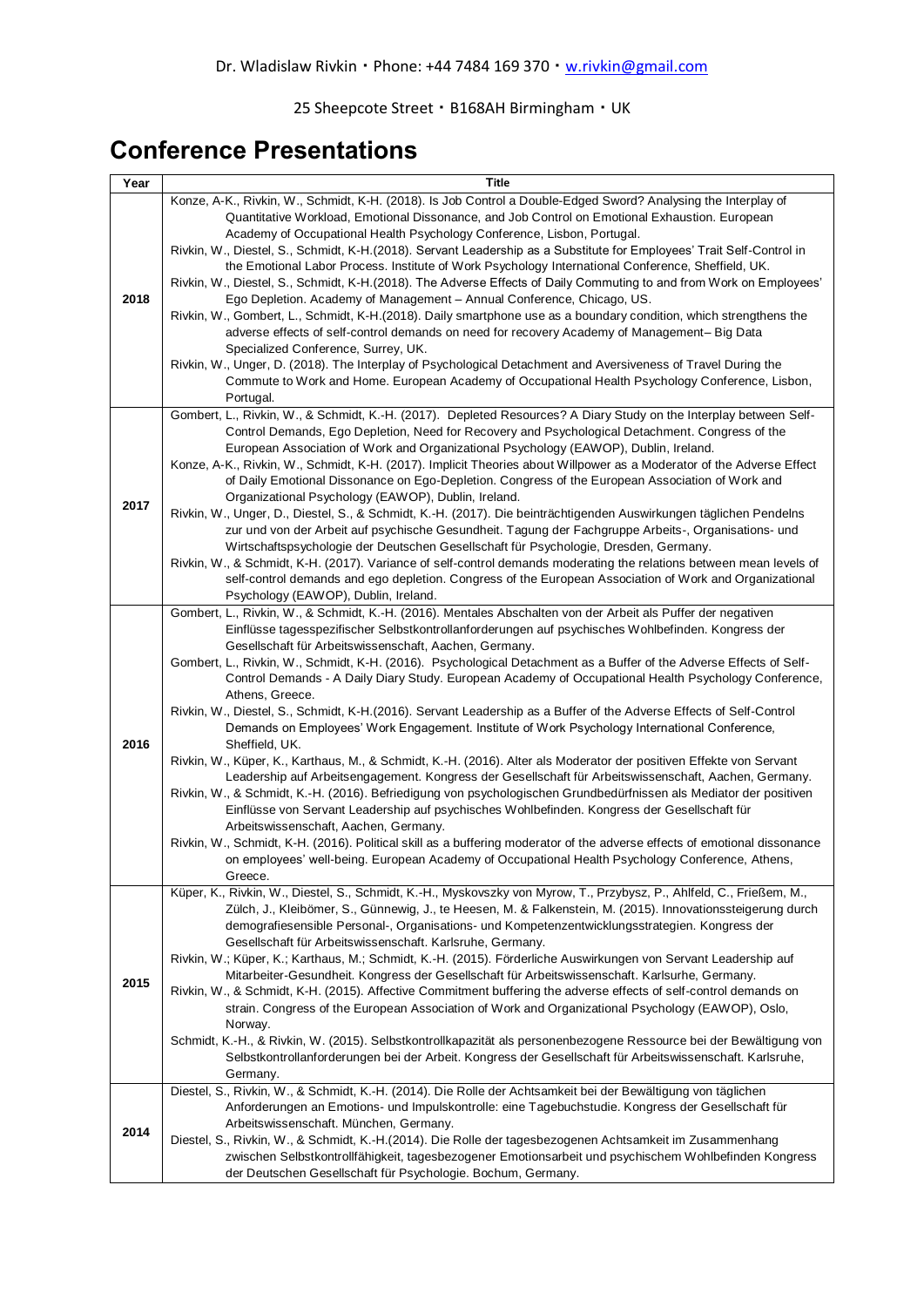|      | Küper, K., Chababi, N., Rivkin, W., Diestel, S., Schmidt, K.-H., Myskovszky von Myrow, T., Mütze-Niewöhner, S., &   |
|------|---------------------------------------------------------------------------------------------------------------------|
|      | Falkenstein, M. (2014). Innovationskraft und Kreativität altersgemischter Belegschaften stärken - ein               |
|      | ganzheitliches Konzept. Kongress der Gesellschaft für Arbeitswissenschaft. München, Germany.                        |
|      | Rivkin, W., Diestel, S., & Schmidt, K.-H. (2014). Sauerstoffaufnahme im Blut als Puffer der adversen Effekte von    |
|      | Selbstkontrollanforderungen auf Burnout-Indikatoren. Kongress der Deutschen Gesellschaft für Psychologie.           |
|      | Bochum, Germany.                                                                                                    |
|      | Rivkin, W., Diestel, S., & Schmidt, K-H. (2014). Maximum Oxygen uptake as a moderator of the adverse effects of     |
|      | SCDs on strain. Institute of Work Psychology International Conference, Sheffield, UK.                               |
|      | Schmidt, K.-H., Diestel, S., & Rivkin, W. (2014). Aktives Coping und Selbstwirksamkeitserleben als personenbezogene |
|      | Ressourcen bei der Arbeit. Kongress der Gesellschaft für Arbeitswissenschaft. München, Germany.                     |
|      | Rivkin, W., Diestel, S., & Schmidt, K.-H. (2013). Psychological Detachment als Moderator der Beziehung zwischen     |
| 2013 | arbeitsbezogenen Selbstkontrollanforderungen und Indikatoren psychischer Beanspruchung. Kongress der                |
|      | Gesellschaft für Arbeitswissenschaft. Krefeld, Germany.                                                             |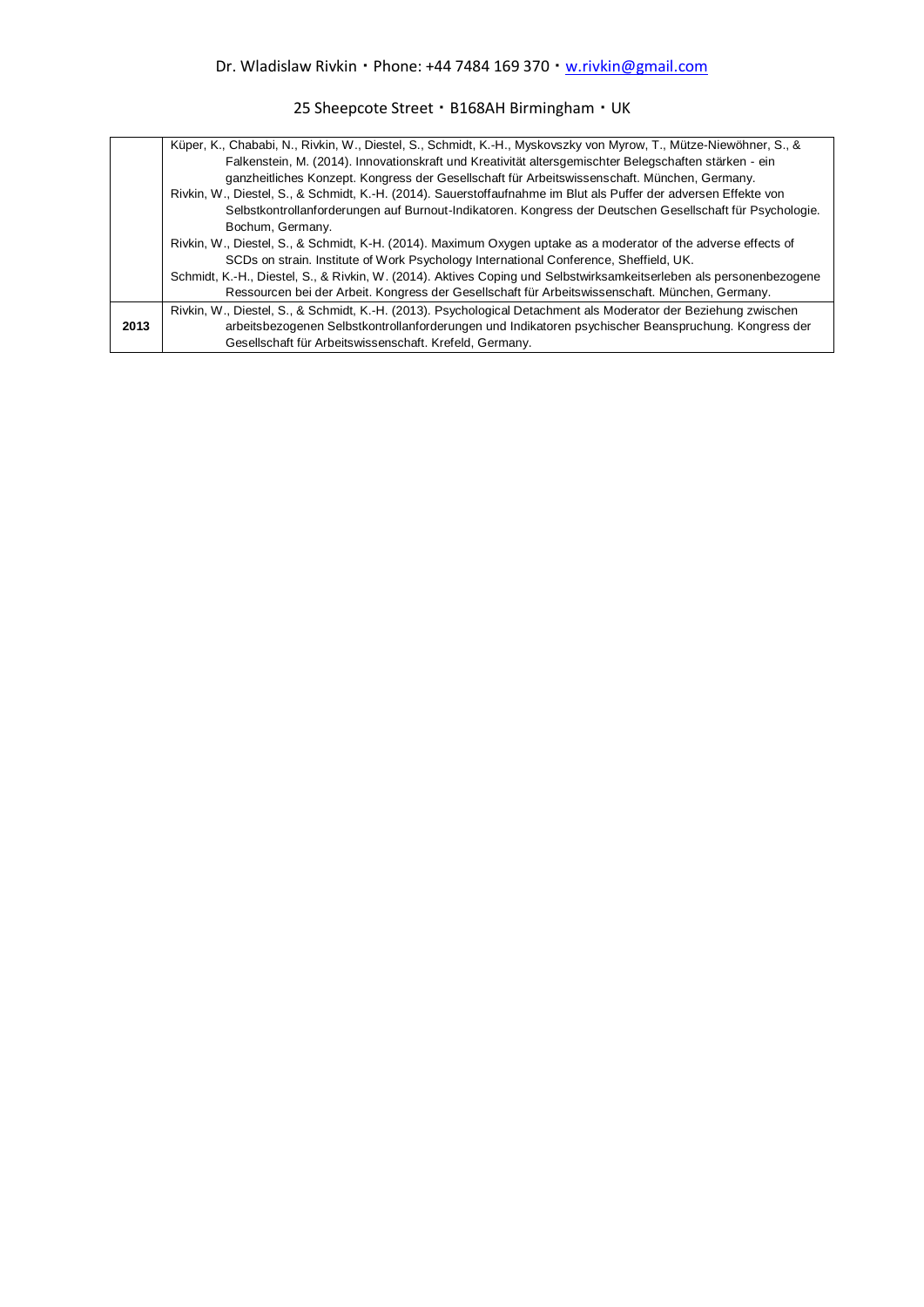## **Keynotes and Public Media**

| 2018 | Rivkin, W., (2018). Keynote: Gute Arbeit – Aus arbeitswissenschaftlicher Sicht. Dreiländerkongress Pflege in der                                                                                                    |  |  |  |  |
|------|---------------------------------------------------------------------------------------------------------------------------------------------------------------------------------------------------------------------|--|--|--|--|
|      | Psychiatrie, Vienna, Austria.                                                                                                                                                                                       |  |  |  |  |
|      | Rivkin, W., (2017). Eingeladen als Experte zur der Diskussion des Roman Herzog Instituts zum Thema: Zukunft der<br>Arbeit, Munich, Germany.                                                                         |  |  |  |  |
| 2017 | Rivkin, W., (2017). Keynote: Führungskräftetraining des Führungsstils "Servant Leadership" zur Förderung der<br>psychischen Gesundheit und Leistungsfähigkeit Von Mitarbeitern. Workshop of the BMBF funded project |  |  |  |  |
|      | Ingemo, Essen, Germany.                                                                                                                                                                                             |  |  |  |  |
|      | Getzmann, S., & Rivkin, W., (2016). Interview Markets International. Altersgemischte Teams sind kein Allheilmittel.                                                                                                 |  |  |  |  |
|      | https://www.marketsinternational.de/altersgemischte-teams-sind-kein-allheilmittel/                                                                                                                                  |  |  |  |  |
|      | Rivkin, W., (2016). Interview ARD - Themenwoche Zukunft der Arbeit. Arbeit muss einen Sinn für uns haben.                                                                                                           |  |  |  |  |
|      | http://www.ard.de/home/themenwoche/Der Sinn der Arbeit ARD Themenwoche 2016/3616930/index.html                                                                                                                      |  |  |  |  |
| 2016 | Rivkin, W., (2016). Interview Deutschlandfunk – Campus & Karriere. Wie muss in der Zukunft ausgebildet werden?.                                                                                                     |  |  |  |  |
|      | https://www.deutschlandfunk.de/arbeitswelt-wie-muss-in-der-zukunft-ausgebildet-                                                                                                                                     |  |  |  |  |
|      | werden.680.de.html?dram:article_id=370436                                                                                                                                                                           |  |  |  |  |